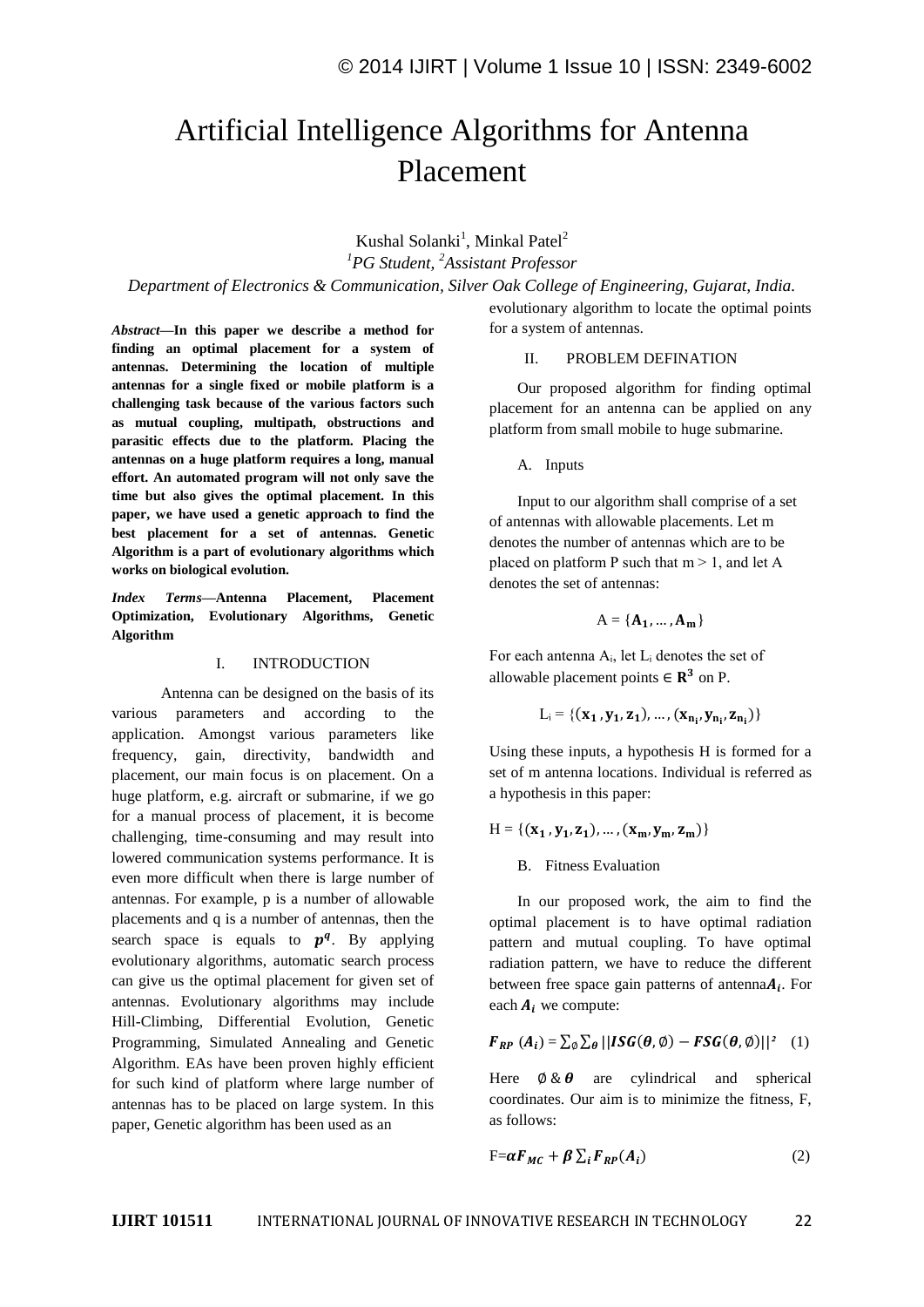Where 
$$
F_{MC} = \sum_{i=1}^{m-1} \sum_{j=i+1}^{m} CP(A_i, A_j)
$$
 (3)

Here  $\alpha \& \beta$  are constants which satisfy  $\alpha + \beta = 1$ 

## III. ARTIFICIAL INTELLIGENCE ALGORITHMS

Artificial Intelligence is the study of how to make computers do things which, at the moment, people do better [1]. Following details should be noted for ease of understanding:

- Set of input elements are defined as a hypothesis
- Hypothesis for antenna placements are unique i.e. they do not overlap
- Fitness function in algorithms is calculated on the basis of equation 2
- A Genetic Algorithm

Genetic algorithm is fast growing area of Artificial Intelligence. Genetic algorithm is inspired by Darwin's theory of evolution. GA is basically used in optimization problem for small as well as huge platforms. Operators in antenna placement GA are one-point crossover and mutation. Each pair consists of one hypothesis uniformly selected from population and second hypothesis from tournament selection. [2]

B Evolutionary Strategy

In evolutionary strategy, mutation is primary operator and no crossover operators. Survival is selected by choosing the fittest hypothesis to be sent to next generation. Antenna and its new placement are chosen at random uniformly. Mutation operator is applied to each hypothesis to generate off springs.

#### C Simulated Annealing

It works on the thermodynamic temperature. Simulated annealing is the variation of hill climbing in which at the beginning, some downhill moves are made. It works on the physical process annealing in which the metals are first melted and then slowly cooled until some rigid state is achieved. The main aim of this process is to achieve minimal energy level. In physics, the heat flows from higher to lower energy level, so valley descending occurs naturally. But there is always some probability that transition occurs in reverse direction and that probability is given by:

$$
p=e^{-\frac{\Delta E}{kT}}\tag{4}
$$

 $\Delta E$  = change in energy level

k= Boltzmann's constant

$$
T = temperature
$$

D Hill Climbing

In hill climbing, there is no cooling state like simulated annealing. It is next version of Generateand-Test algorithm. Hill climbing gives the user feedback so that one can know how much near he is to his results. Only mutation operator is used in this algorithm.

#### IV. SETUP

We have used Numerical Electromagnetic Codes to calculate fitness of the hypothesis. NEC is widely used and freely available. It provides user friendly environment to input details of hypothesis to collect simulation results which are mutual coupling and radiation pattern.



Figure 1: Platform for test case

The above figure shows the meshed platform made up of squared plate with box. NEC has predefined cards to collect fitness calculations. All trials computed the radiation gain over 4140 points.

Table1: Test Cases

| <b>Test Case</b> | Antennas | Placements |
|------------------|----------|------------|
|                  |          | 7,056      |
|                  |          | 50,625     |
|                  |          | 1.26.025   |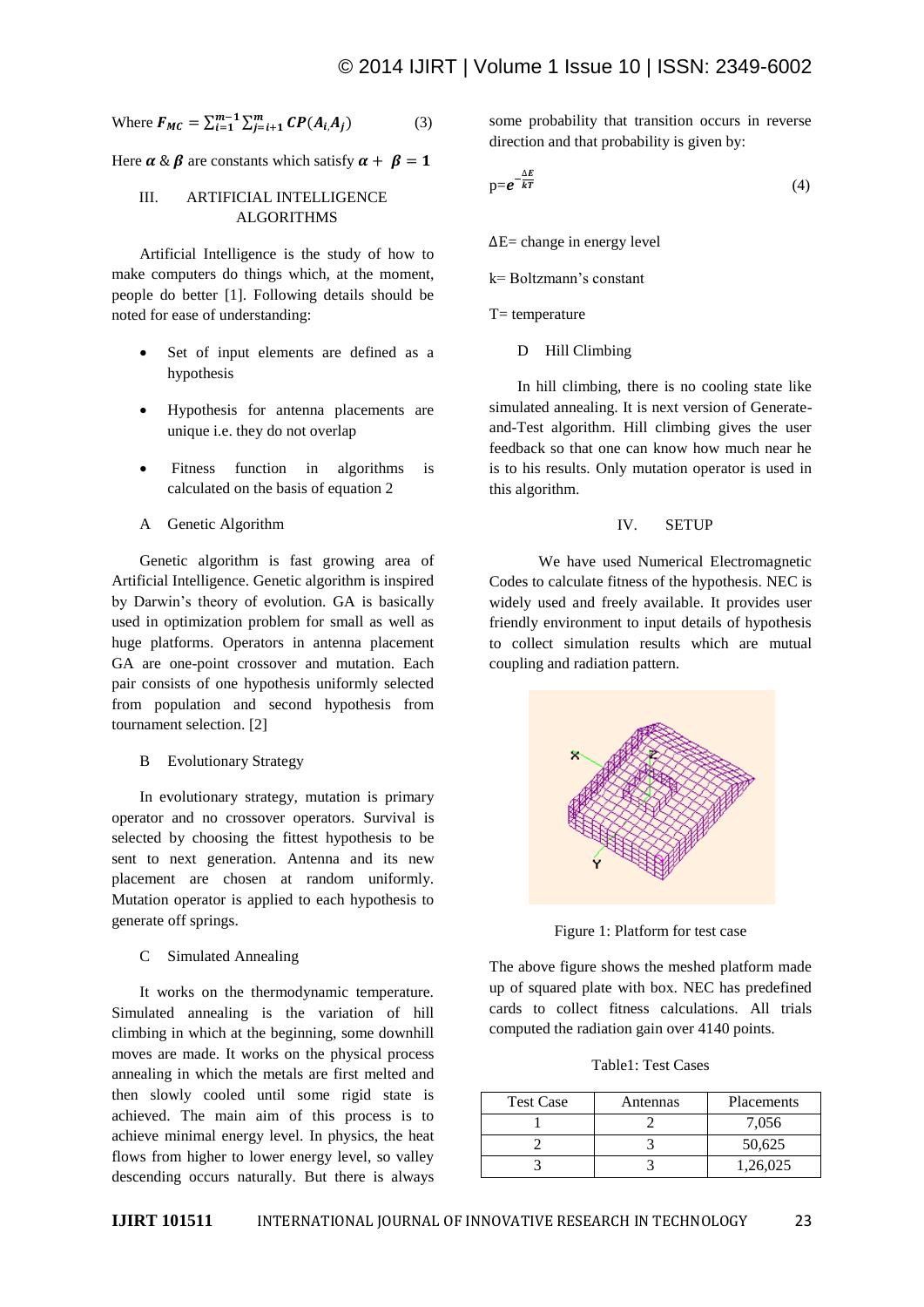All test cases were subjected to the same frequency of 100 MHz. For detail description, refer NEC manual. [3]

| Test cases | Exhaustive | GА       | ES       | SА       | HС       |
|------------|------------|----------|----------|----------|----------|
|            | 0.376009   | 0.381234 | 0.376009 | 0.371229 | 0.412654 |
|            | 0.369898   | 0.376543 | 0.369898 | 0.398200 | 0.448567 |
|            | 0.375998   | 0.374776 | 0.375998 | 0.375998 | 0.398112 |

#### Table 2: Mean Best Fitness

#### V. SIMULATION RESULT

Different test cases have been showed in table 2. Test cases were implemented in NEC simulator which runs in parallel GNU package. [4] We have taken  $\alpha = \beta = 0.5$  in Eq. (2)



Figure 2: Mutation rates for GA. The mean fitness is calculated over generations of 500 populations

#### VI. CONCLUSION

A comparison of four Artificial intelligence algorithms has been made. Results shows that trade off exist: Simulation Annealing proved to be faster but less successful, Evolutionary strategy proved to be slower but more successful. The Genetic algorithm didn't prove as successful as other generation based algorithms. Also it is concluded that conventional algorithms are not useful for large search space. This methodology of using NEC can be applied to any kind of platform but with large cost and it may be time consuming.

## **REFERENCES**

[1] "Artificial Intelligence", Elaine Rich, Kevin Knight and Shivashankar Nair, Mc Grow Hill Publication

[2] D. B. Fogel, "An introduction to simulated evolutionary optimization", Neural Networks, IEEE Transactions on, 5(1): 3-14, 1994

[3] G. Burke and A. Poggio, "Numerical electromagnetic code (NEC)-method of moments, part iii: User's guide", Lawrence Livermore National Laboratory, (1), 1981

[4] O. Tange, Gnu parallel-the command-line power tool login: The USENIX Magazine, pages 42-47, 2011

[5] W. Banzhaf, P. Nordin, R. E. Keller, and F. D. Francone, "Genetic programming: An introduction: On the automatic evolution of computer programs and its applications", the Morgan Kaufmann series in artificial intelligence) 1997.

[6] W. Ben-Ameur, "Computing the initial temperature of simulated annealing", Computational Optimization and Applications, 29(3): 369-385, 2004.

[7] J. Borgho, L. R. Knudsen, and K. Matusiewicz, "Hill climbing algorithms and trivium", In Selected Areas in Cryptography, pages 57-73. Springer, 2011

[8] R. K. Pokharel, M. Ishii, and Y. Baba, "Numerical electromagnetic analysis of lightning induced voltage over ground of finite conductivity", Electromagnetic Compatibility, IEEE Transactions on, 45(4):651-656, 2003.